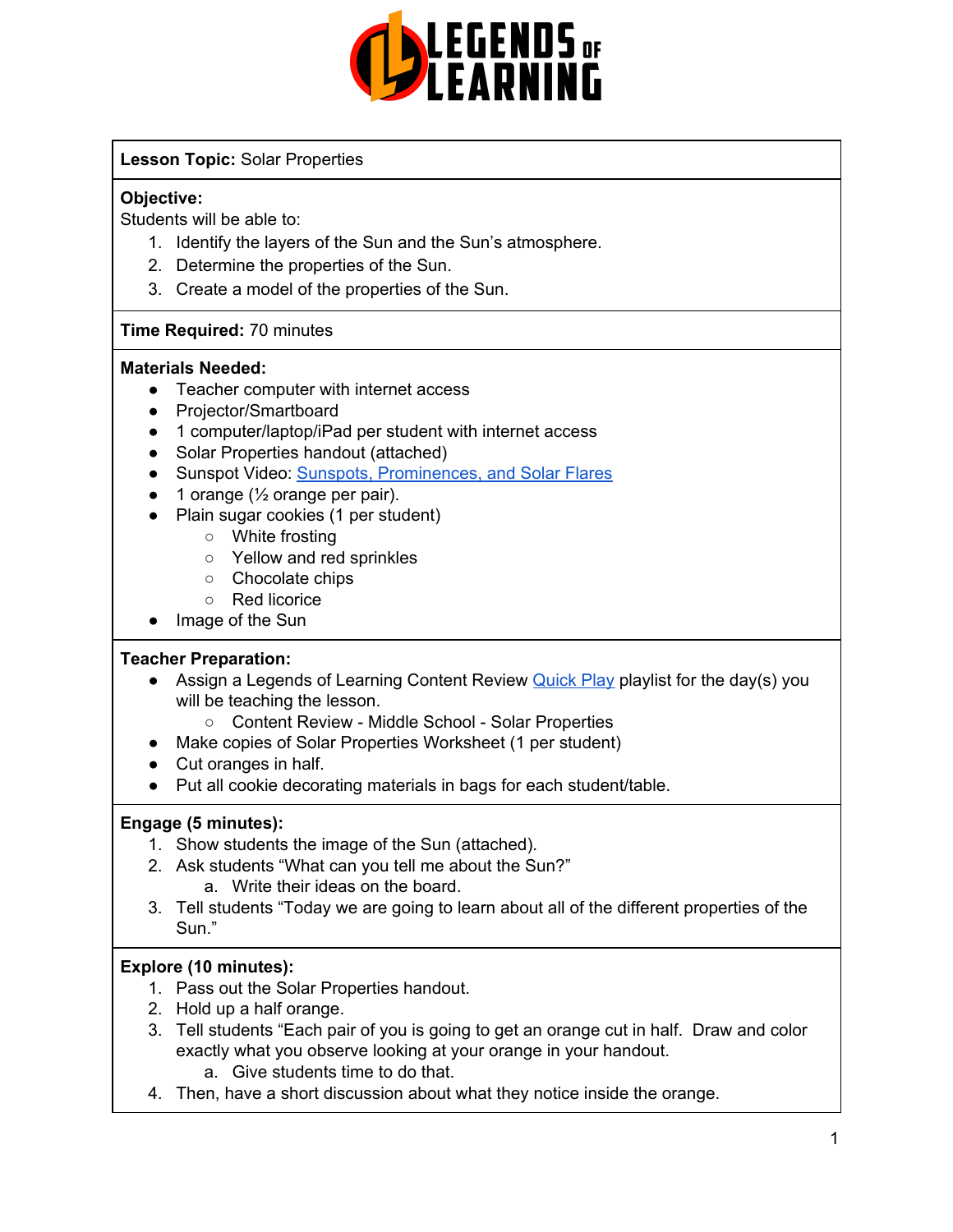

- a. (a white core, a thick peel/rind, a juicy, soft inside, etc).
	- i. You can cut and serve the oranges for students to eat if you so choose.

#### **Explain (25 minutes):**

- 1. Tell students "First, we will look at the structure or layers of the Sun by drawing and labeling it. We will work our way from the inside out."
	- a. The innermost layer is the Core (Draw a small circle on the board and label it Core).
		- i. Energy is generated here and has extreme temperatures.
	- b. The next layer is the Radiative Zone (Draw a circle around the core and label it)
		- i. Energy moves outward very slowly taking 170,000 years for the energy to get through this layer.
	- c. The last layer of the sun is the Convection Zone (Draw a circle around the radiative zone and label it).
		- i. Energy moves toward the surface through convection currents of heated and cooled gas. This is where light is created."
- 2. Ask students "Look at the two drawings of your orange and the Sun.
	- a. What similarities do you see?
	- b. Pretend your orange is the Sun. How would you label the layers? (inside of the rind/peel - convection zone, juicy/part you eat - radiative zone, core - core)
- 3. Tell students "The sun also has an atmosphere that surrounds it, full of gases. The photosphere reaches from the surface to 250 miles above that. It is mainly covered in granules and is the deepest layer that we can observe."
- 4. Tell students "Next, is the Chromosphere. It is above the photosphere from 250 miles to 1300 miles from the surface of the Sun."
- 5. Tell students 'The last layer of the atmosphere is the Corona. It cannot be seen with the naked eye except during a solar eclipse."
- 6. Tell students "The Sun is full of many different properties. Next, let's jot down some vocabulary." (Write on the board for students to copy into their handout).
	- a. Sunspots Strong pockets of magnetism on the Sun, cooler temperature than the rest of the Sun
	- b. Prominences huge loops of magnetic energy arc out over the sunspots, extend from the photosphere to the chromosphere. They show the magnetic field lines.
	- c. Solar Flares Eruptions of energy near sunspots. They have tons of energy that release and create an explosion.
	- d. Rotation The Sun rotates on its axis around once every 27 days. Because the Sun is a ball of gas it does not rotate as rigidly as a planet like Earth. The equator rotates every 24 days and the poles rotate around once every 30 days.
	- e. Convection transfer of sun's energy under the photosphere (surface).
- 7. If time allows, show students this [video.](https://www.youtube.com/watch?v=LZrEUb-78sw)

#### **Elaborate (20 minutes):**

1. Tell students "You will be making a model of the Sun. We will frost our cookies first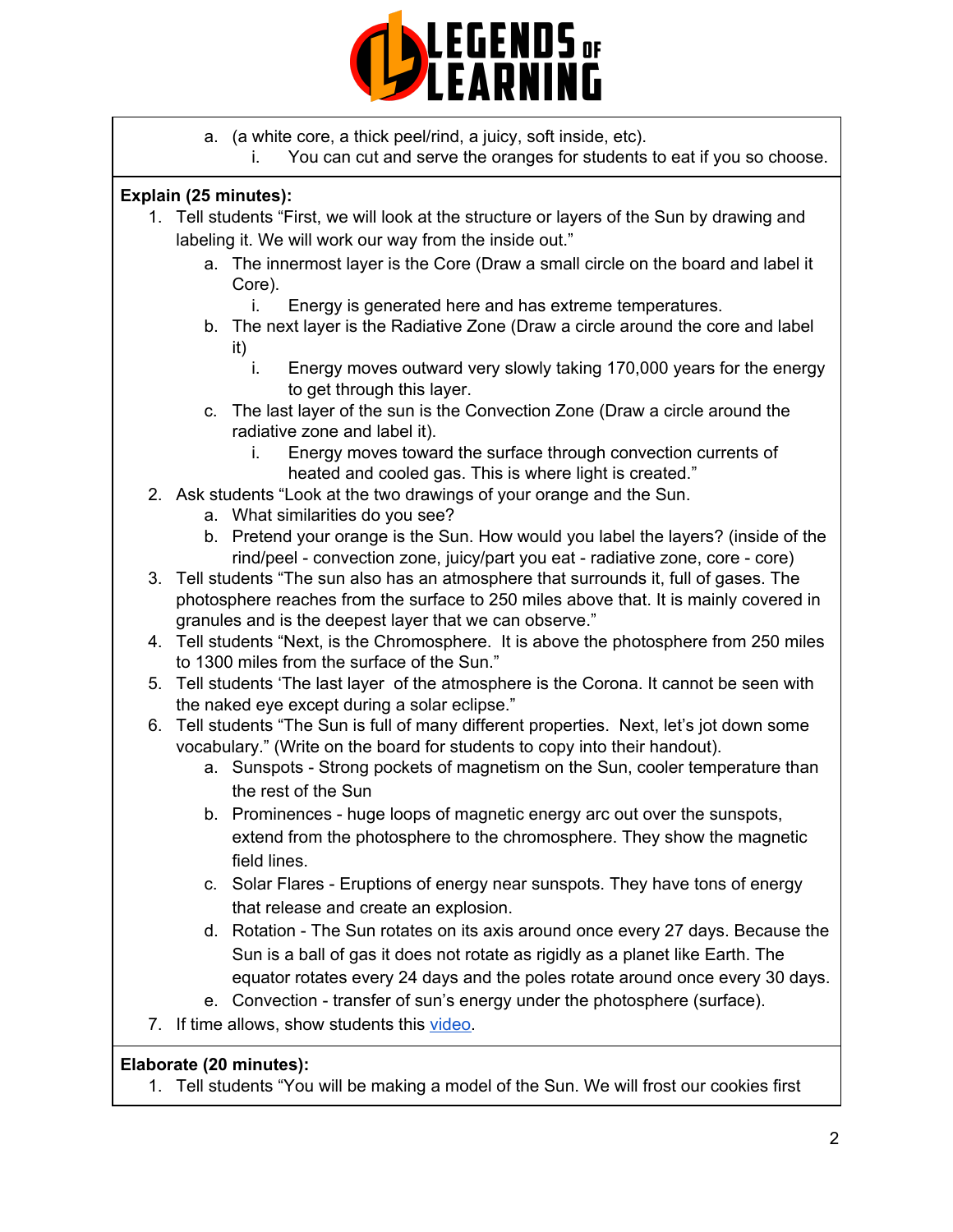

and do this part together, however, the rest of the model you will have to complete by following the directions in the handout.

- 2. Give each student a plain cookie and have them spread white frosting over the top of the cookie.
	- a. Spreading frosting on it first will allow all the other materials to stick on the cookie.
- 3. Tell students "Be sure to follow the directions to make sure you include all of the parts."
- 4. Give students a pre-made ziplock bag full of all the cookie toppings needed to make the Sun.
- 5. Have students complete their handout.
- 6. Check each student's model for accuracy, then allow them to eat their cookie!

#### **Evaluate (10 minutes):**

- 1. Have your students sign in to Legends of [Learning](https://intercom.help/legends-of-learning/en/articles/2154920-students-joining-a-playlist). Instruct students to complete the Content Review playlist.
- 2. [Analyze](https://intercom.help/legends-of-learning/en/articles/2154918-tracking-student-progress-and-performance) student results to determine what concepts need to be a focus for reteaching.

#### **Additional Lesson Strategies:**

- To use Legends for additional instruction, create a [custom](https://intercom.help/legends-of-learning/en/articles/2154910-creating-a-playlist) playlist with an [instructional](https://intercom.help/legends-of-learning/en/articles/3505828-types-of-games) [game](https://intercom.help/legends-of-learning/en/articles/3505828-types-of-games) and pre and post [assessment](https://intercom.help/legends-of-learning/en/articles/2154913-adding-assessments-to-a-playlist).
- To use Legends for a quick formative [assessment](https://intercom.help/legends-of-learning/en/articles/2154913-adding-assessments-to-a-playlist), create a 5-question assessment in a [playlist](https://intercom.help/legends-of-learning/en/articles/2154910-creating-a-playlist).
- To use Legends for a student-directed experience, create a [targeted](https://intercom.help/legends-of-learning/en/articles/3340814-targeted-freeplay) freeplay playlist.
- Encourage students to play on their own at home in Legends of Learning: [Awakening](https://intercom.help/legends-of-learning/en/articles/2425490-legends-of-learning-awakening) for a student-driven experience including avatars, battling, and quests all centered around topics they are covering in class.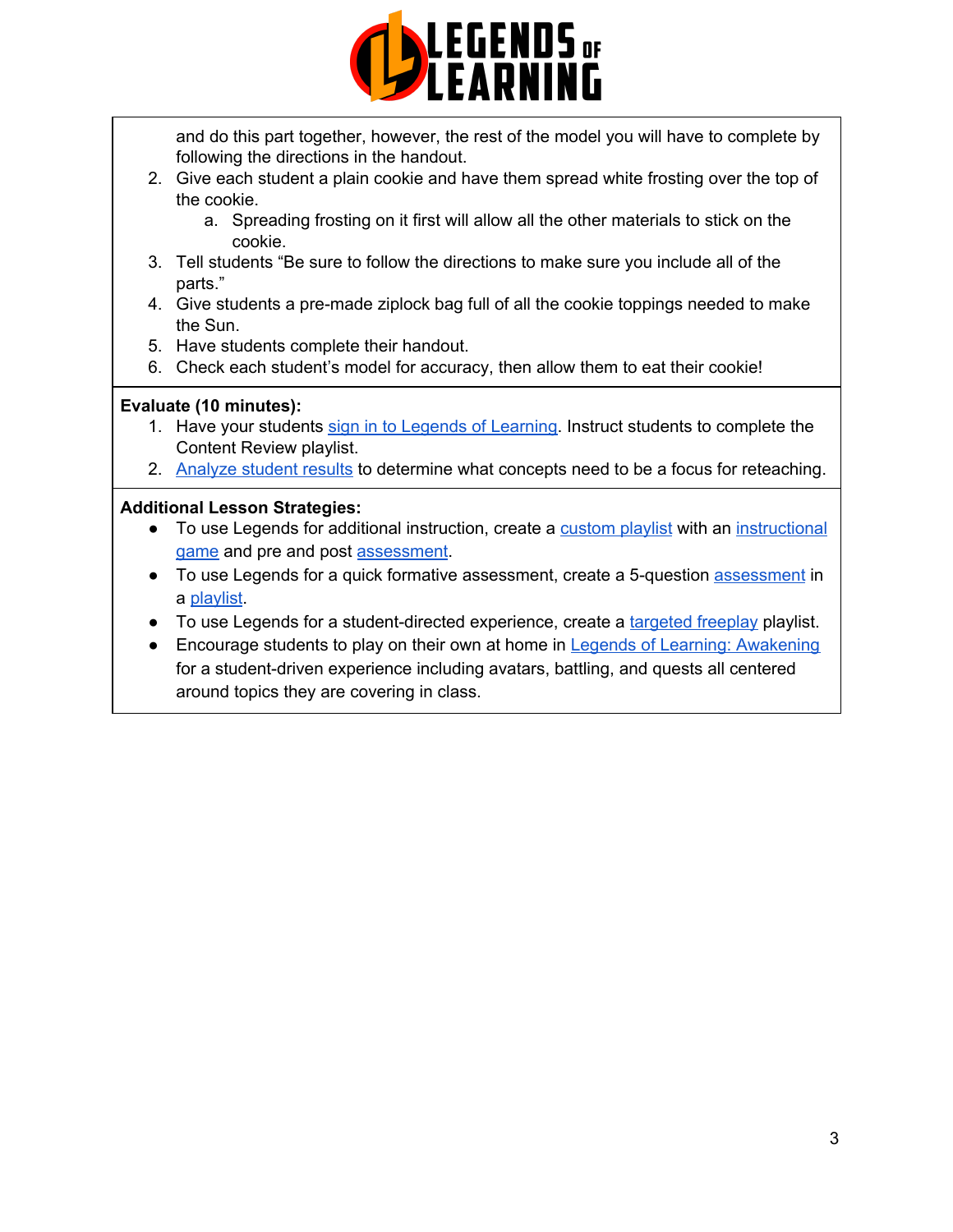

Name:

## **Solar Properties**

**Draw and color your orange below.**

**Draw and label the Sun and its layers.**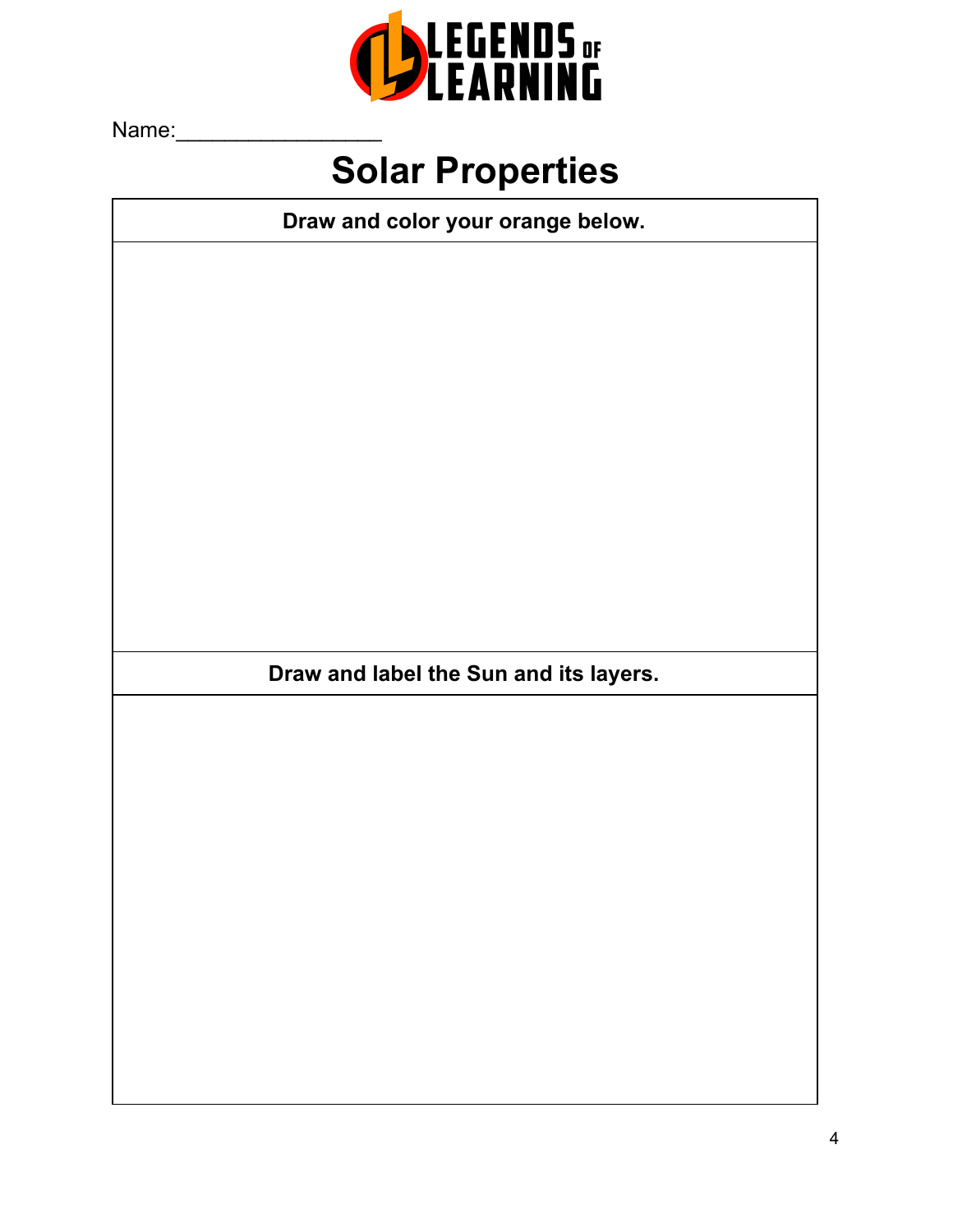

Sunspots -

Prominences -

Solar Flares -

Rotation -

Convection -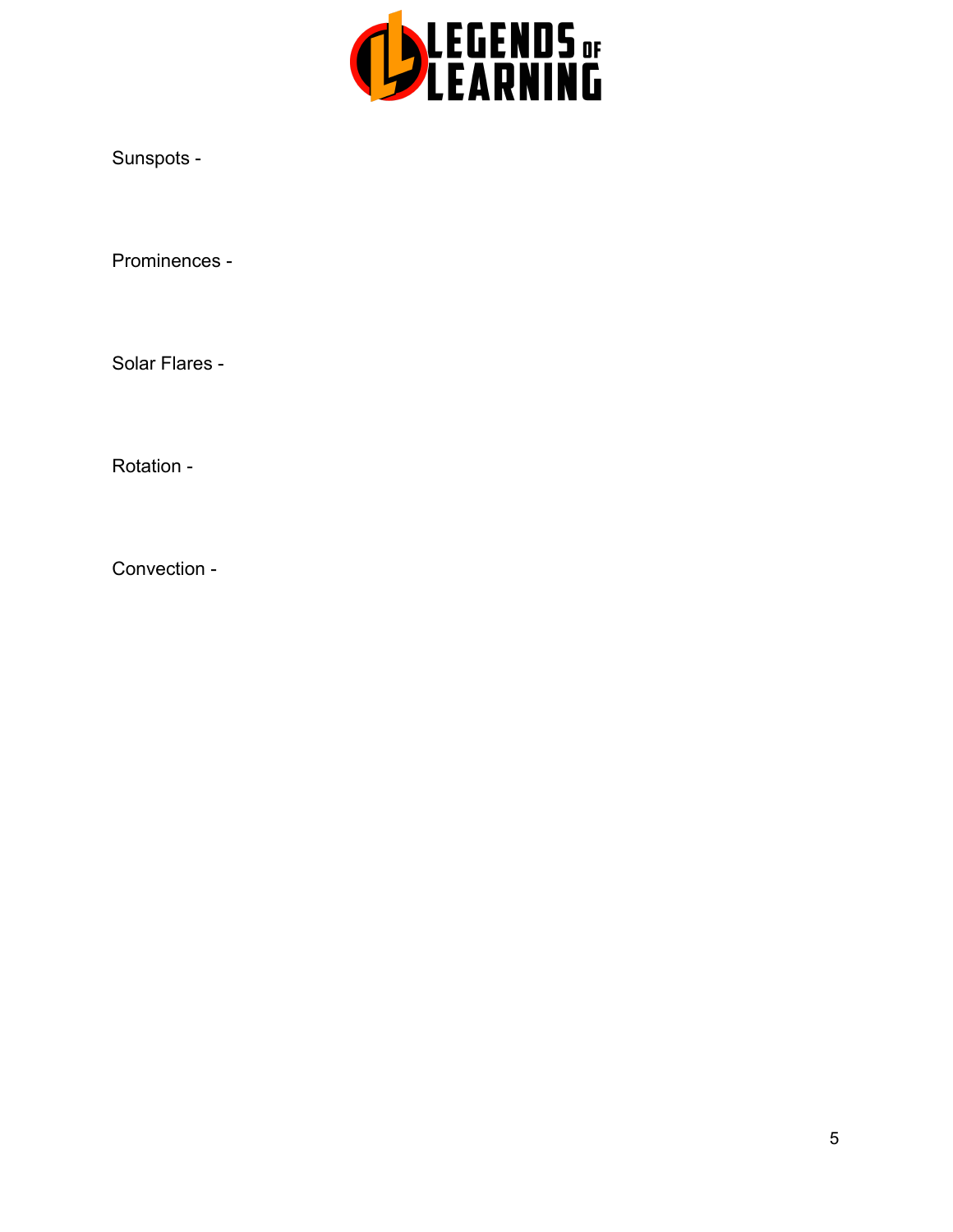

### **Create a Solar Cookie!**

- 1. Add the following cookie pieces to your cookie.
- 2. When you are finished, draw and color what your cookie looks like.
- 3. Label all parts of the cookie and what they represent.
- 4. Have your teacher check your model for accuracy, then, eat!

| Draw a picture of your cookie below and label what<br>each part represents. | <b>Cookie Pieces</b>                                      |
|-----------------------------------------------------------------------------|-----------------------------------------------------------|
|                                                                             | Granules - sprinkles                                      |
|                                                                             | Sunspots - chocolate<br>chips (usually found in<br>pairs) |
|                                                                             | Prominences - red<br>licorice (shaped as<br>arches)       |
|                                                                             |                                                           |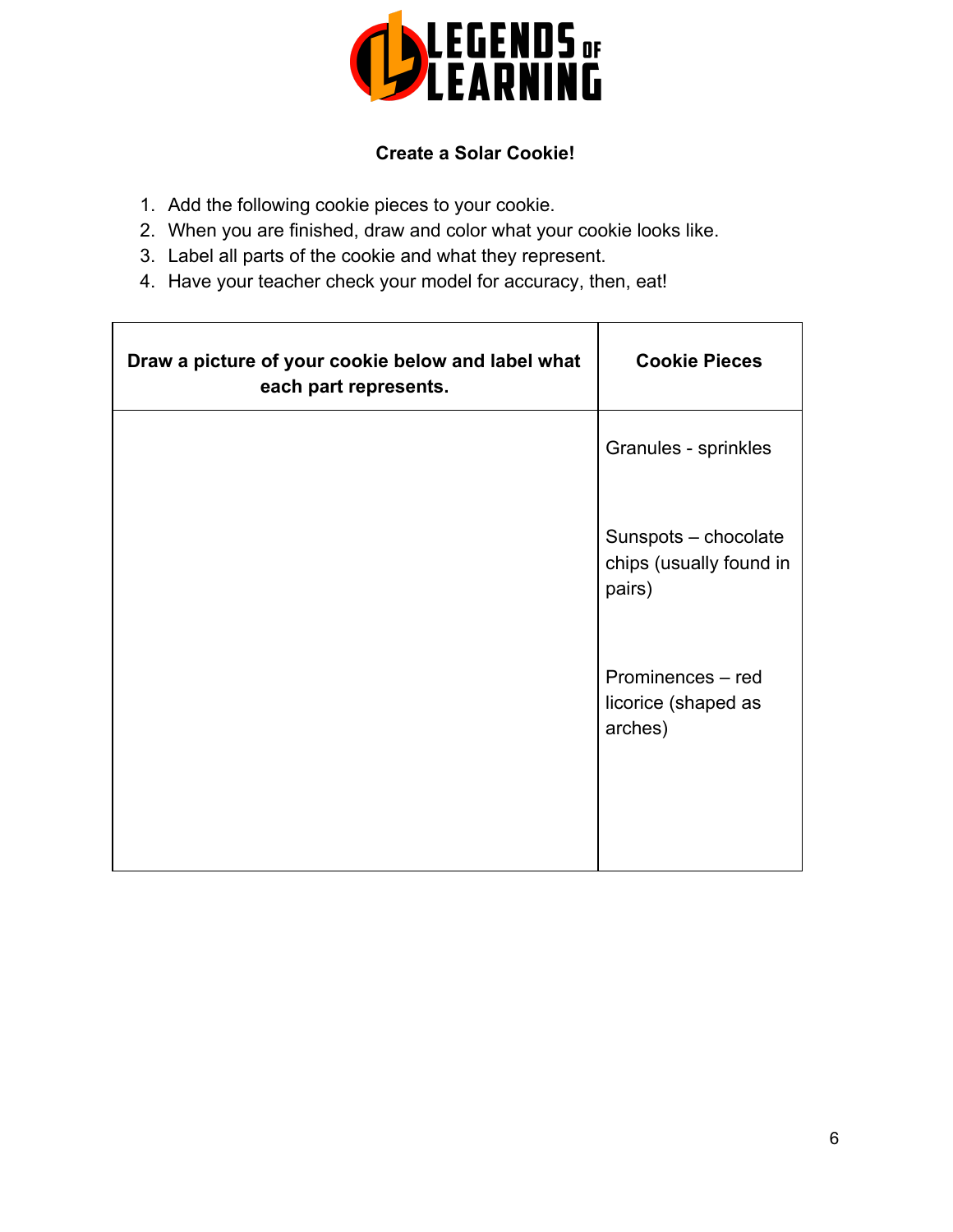

# **KEY**

## **Solar Properties**

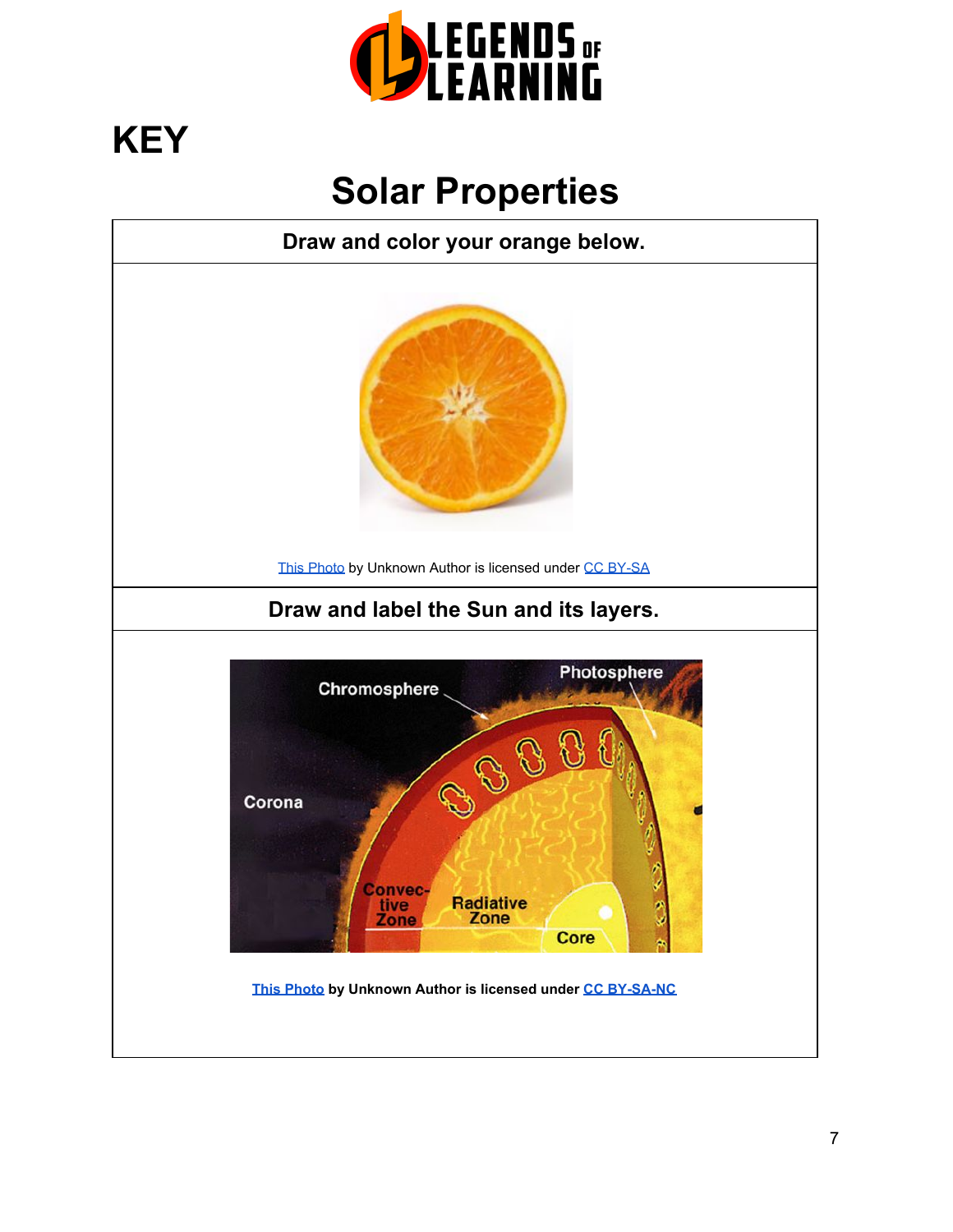

Sunspots - Strong pockets of magnetism on the Sun, that are cooler spots on the Sun

Prominences - huge loops of magnetic energy arc out over the sunspots, extend from the photosphere to the chromosphere. They show the magnetic field lines.

Solar Flares - Eruptions of energy near sunspots. They have tons of energy that they want to release. When two interact and explosion is created = solar flare.

Rotation - The Sun rotates on its axis around once every 27 days. Because the Sun is a ball of gas it does not rotate as rigidly as a planet like Earth. The equator rotates every 24 days and the poles rotate around once every 30 days.

Convection - transfer of sun's energy under the photosphere (surface).

#### **Create a Solar Cookie!**

- 5. Add the following cookie pieces to your cookie.
- 6. When you are finished, draw and color what your cookie looks like.
- 7. Label all parts of the cookie and what they represent.
- 8. Then, eat!

| Draw a picture of your cookie below and label what<br>each part represents. | <b>Cookie Pieces</b>                                                              |
|-----------------------------------------------------------------------------|-----------------------------------------------------------------------------------|
| Drawings will vary                                                          | Granules - sprinkles<br>Sunspots - chocolate<br>chips (usually found in<br>pairs) |
|                                                                             | Prominences - red<br>licorice (shaped as<br>arches)                               |